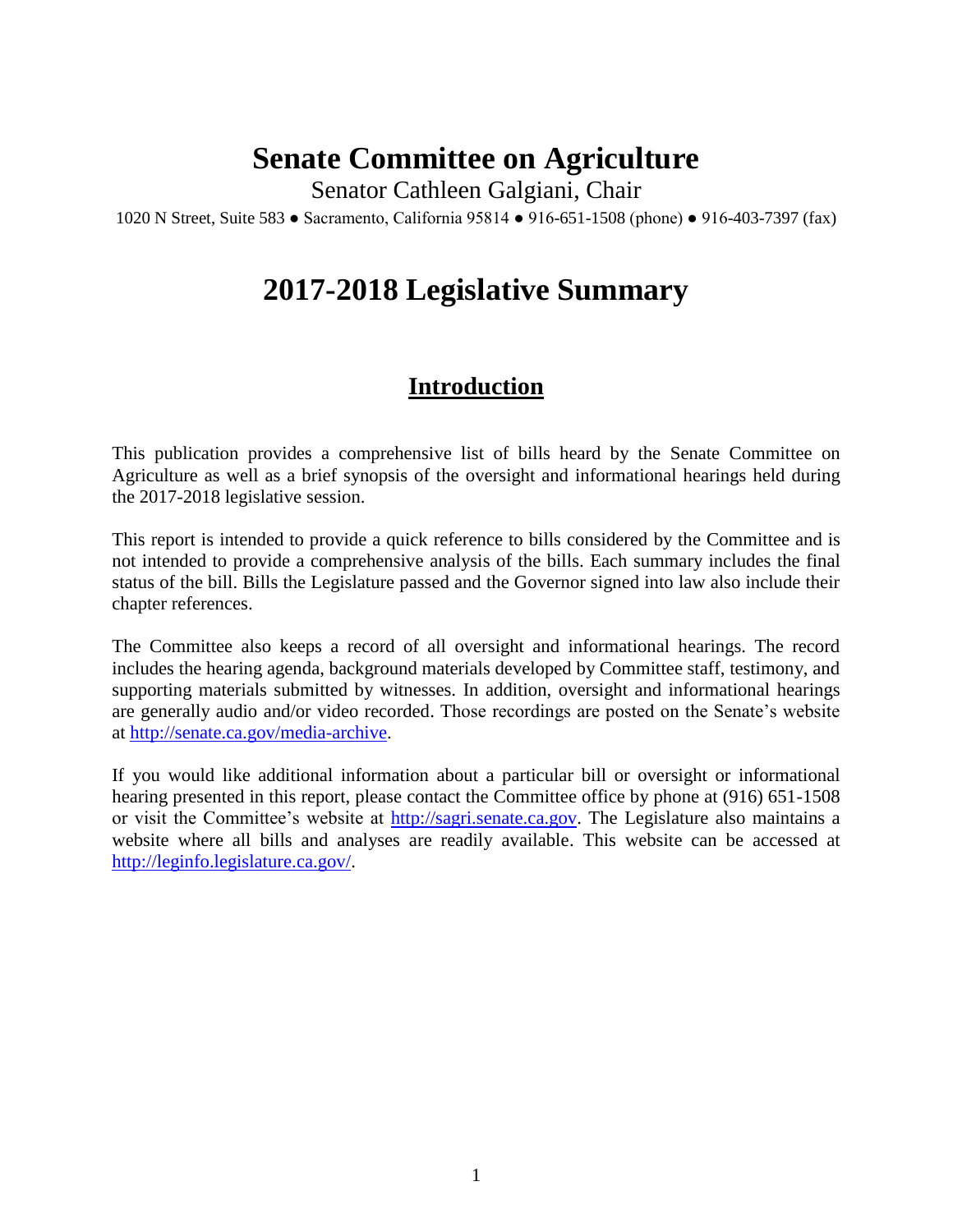# **Senate Bills**

### **SB 243 (Galgiani) Citrus disease prevention**

This bill appropriates \$9,616,000 from the Citrus Disease Management Account to the Department of Food and Agriculture for operating expenses necessary for the prevention and management of citrus diseases.

*Signed into law. Chapter 10, Statutes of 2017*

# **SB 276 (Dodd) Greenhouse Gas Reduction Fund: exemptions**

As heard by this committee, this bill would have exempted the Healthy Soils Program and the State Water Efficiency and Enhancement Program from requirements that the California Department of Food and Agriculture review proposed projects funded by the Greenhouse Gas Reduction Fund for potential adverse impacts such as a net increase in criteria pollutants, toxic air contaminants, and hazardous air pollutants; ground and surface water impacts; and truck traffic and odor.

*Died in the Senate Committee on Appropriations, held on the suspense file.*

This bill codifies the Nursery Advisory Board within the California Department of Food and Agriculture to provide recommendations to the secretary on all matters pertaining to the nursery industry.

*Signed into law. Chapter 234, Statutes of 2017*

# **SB 368 (McGuire) Horse racing: fairs: funding**

This bill provides that any unallocated balance, as specified, from the Fair and Exposition Fund as well funding appropriated by the legislature or otherwise designated for California fairs, is to be continuously appropriated to the secretary of the California Department of Food and Agriculture for capital outlay to California fairs.

*Signed into law. Chapter 808, Statutes of 2017*

# **SB 475 (Galgiani) Citrus disease prevention: Citrus Disease Management Account**

This bill would have provided a continuous appropriation of money from several sources to be made available to the Citrus Disease Management Account within the California Department of Food and Agriculture for the purpose of combating citrus-specific pests, diseases, and their vectors.

*Died in the Senate Committee on Agriculture, hearing not requested by the author.*

**SB 668 (McGuire) Commercial feed: violations: administrative penalty** This bill removes the current provisions that specify different criminal penalties for noncompliance with state regulations regarding the sale of commercial feed in California and provides that any person who manufactures or distributes any commercial feed in California

# **SB 335 (Cannella) Nursery Advisory Board**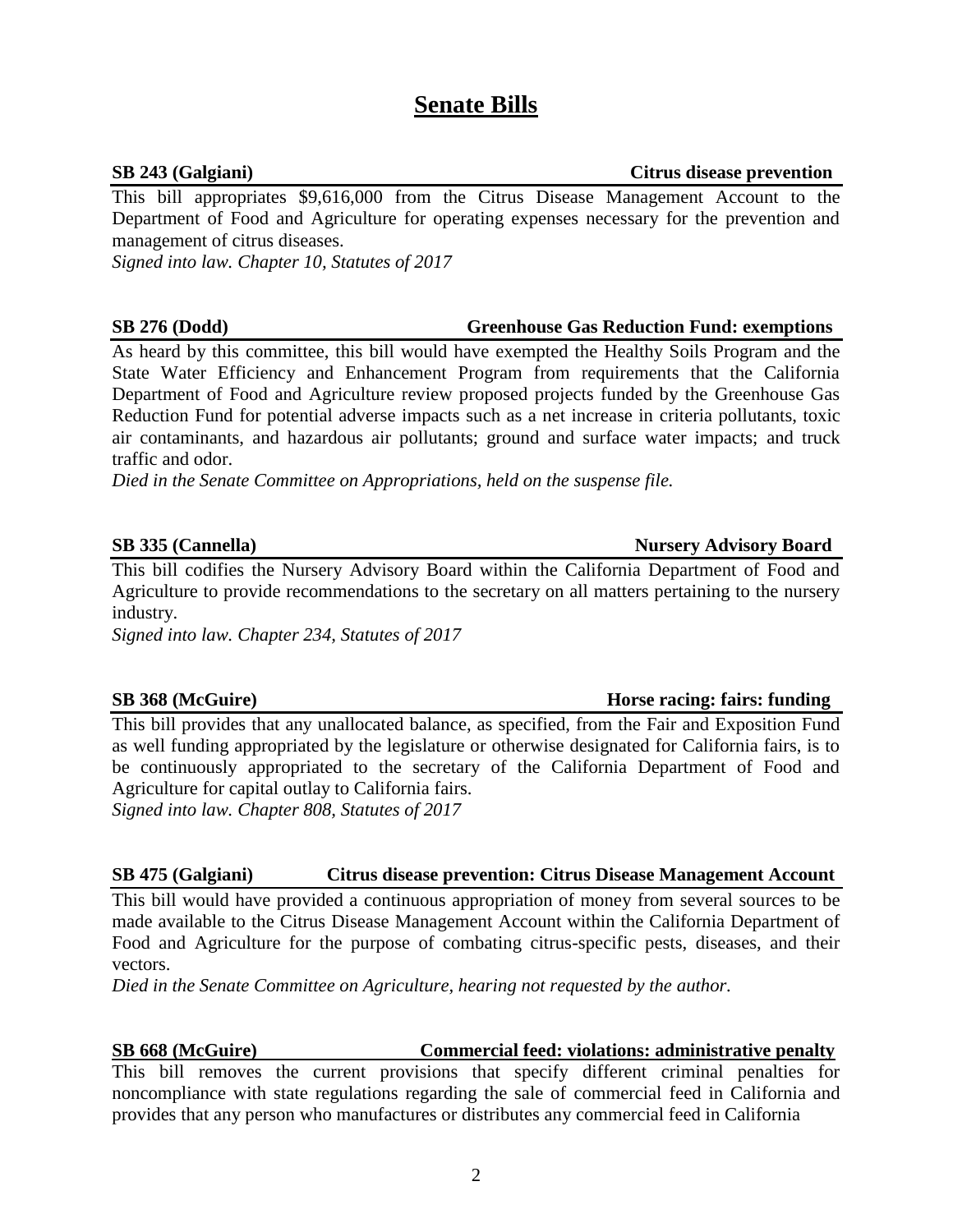without complying with state regulations will be subject to a fine of not more than \$5,000 for the first violation and not less than \$5,000 for each subsequent violation. This bill requires all funds received from the collection of these civil penalties to be deposited into a special account within the California Department of Food and Agriculture to be used to cover the costs related to enforcement of commercial feed provisions. This bill also authorizes the secretary to deny a license to sell commercial feed to a person for three years if he or she has been in violation of the regulations relating to commercial feed.

*Signed into law. Chapter 683, Statutes of 2018*

### **SB 782 (Skinner) School meals: California-grown food**

As heard by this committee, this bill would have established the California Grown Fresh School Meals Grant Program within the California Department of Food and Agriculture to provide grants for public schools to buy California-grown food and expand the number of freshly prepared school meals that use these food products.

*This bill was later amended and all agriculture-related provisions removed.*

# **SB 900 (Wiener) Electronic benefits transfer system: CalFresh supplemental benefits**

This bill would have established the California Fruit and Vegetable Electronic Benefits Transfer (EBT) System Pilot Project and would have required the California Department of Social Services (CDSS), in consultation with the California Department of Food and Agriculture and specified stakeholders, to include within the EBT system a supplemental benefit mechanism that would allow authorized retailers to deliver and redeem supplemental CalFresh benefits. The bill also would have required CDSS to provide grants to implement and test the supplemental benefits mechanism in existing retail settings.

*Died in the Assembly Committee on Human Services, hearing cancelled at request of the author.*

### **SB 965 (McGuire) California Cattle Council**

This bill establishes the California Cattle Council within the California Department of Food and Agriculture (CDFA) to provide production research, producer and consumer education, and various promotional activities related to cattle in California; and provides that the council will consist of 11 members and 11 alternates appointed by the secretary of CDFA. This bill assesses \$1 per head of live cattle and calves sold to enable the council to carry out programs and administer activities.

*Signed into law. Chapter 410, Statutes of 2018*

### **SB 1039 (Pan) Market milk: ultra-filtered milk products**

This bill defines "ultra-filtered milk products" and authorizes the secretary of the California Department of Food and Agriculture to establish milk standards for ultra-filtered milk products sold in California.

*Signed into law. Chapter 510, Statutes of 2018*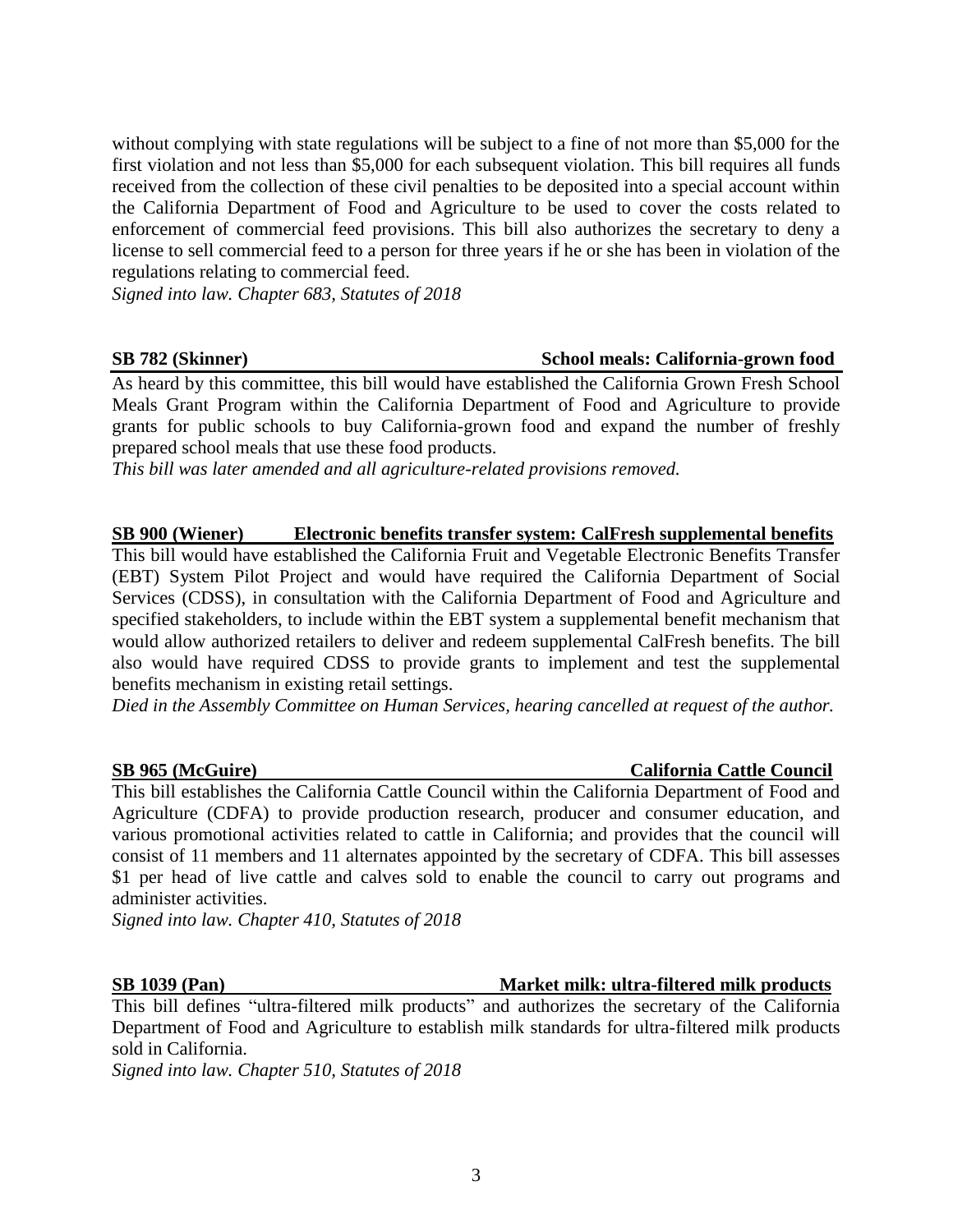### **SB 1409 (Wilk)** Industrial hemp

This bill updates existing California law pertaining to the production and cultivation of industrial hemp by amending the definition of "industrial hemp" so that it is no longer defined as a fiber and oilseed crop; establishes requirements for registration, renewal, and permitting; establishes testing and sampling procedures; and authorizes the California Department of Food and Agriculture to establish and implement an industrial hemp registration pilot program. *Signed into law. Chapter 986, Statutes of 2018*

## **SB 1459 (Cannella) Cannabis cultivation: county agricultural commissioners: reporting**

As heard by this committee, this bill would have allowed a county agricultural commissioner to include cannabis in his or her report on the county's agricultural products. *This bill was later amended and all agriculture-related provisions removed.*

# **Assembly Bills**

# **AB 243 (Cooper) California Beef Commission**

This bill would have created the California Beef Commission to augment and support the work of the California Beef Council to expand beef markets and improve competitiveness, conduct research, and negotiate with government agencies. This bill would have prescribed membership, powers and duties, fees, actions and penalties, and implementation, continuation, and termination voting procedures. The commission would not have become operative unless a favorable producer referendum vote occurred before June 1, 2019.

*Died in the Senate Committee on Judiciary, hearing cancelled at the request of the author.*

# **AB 376 (Chavez) Veterans benefits: veteran farmers or ranchers**

This bill requires by July 1, 2018, the California Labor and Workforce Development Agency, the California Department of Veterans Affairs, and the California Department of Food and Agriculture to post information on their respective Web sites to assist, educate, train, and otherwise support California's military veterans to enter into farming or ranching careers in California.

*Signed into law. Chapter 188, Statutes of 2017*

 **Food and agriculture: AB 564 (Agriculture Committee ) fruits, nuts and vegetables: inspections**

This bill authorizes the California Department of Food and Agriculture to regulate and enforce food safety programs adopted by the state or by the federal government for raw unprocessed fruits, nuts, or vegetables.

*Signed into law. Chapter 79, Statutes of 2017*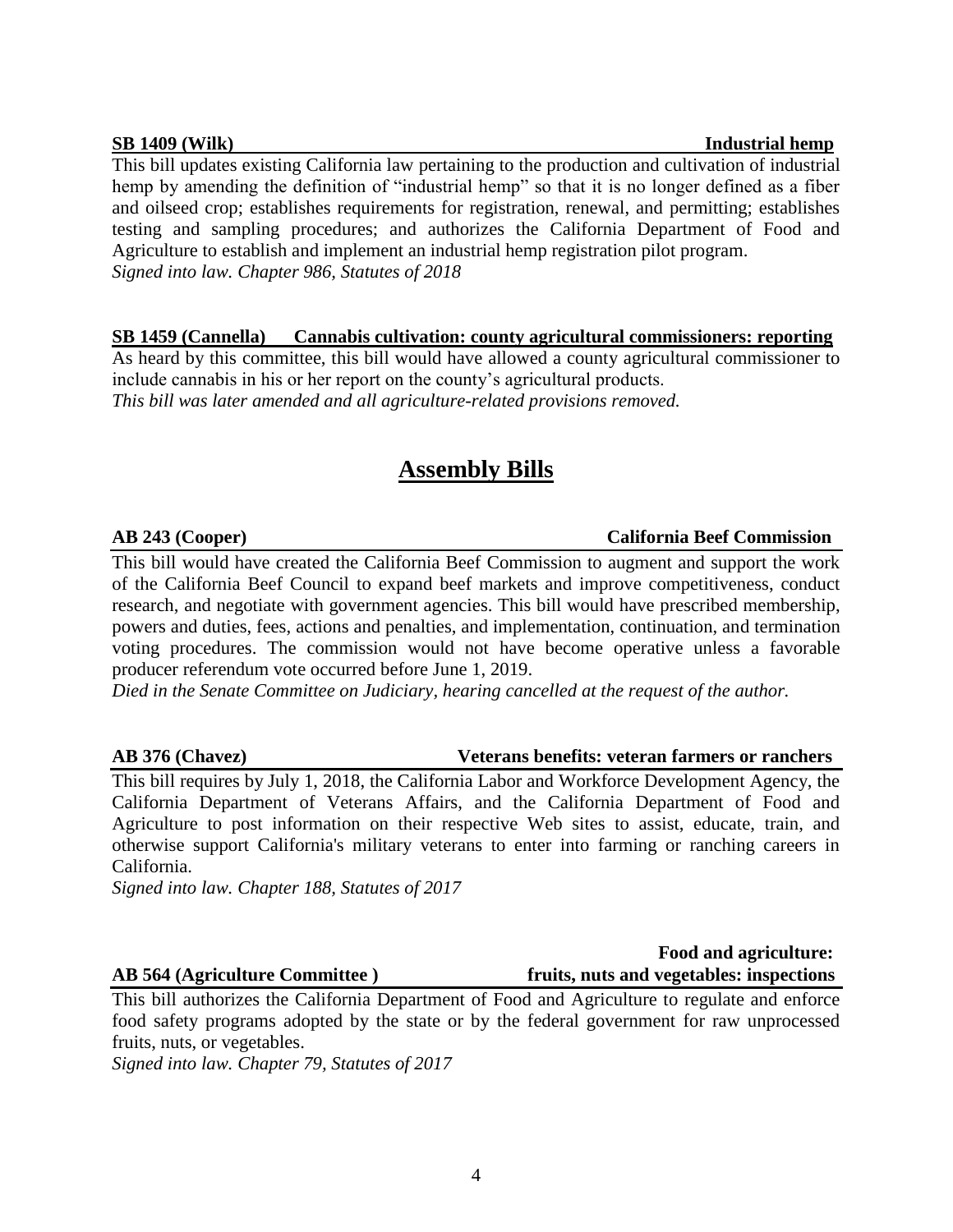### **AB 768 (Aguiar-Curry) Certified farmers' markets: enforcement: civil penalties**

This bill repeals the sunset date for enforcement provisions of direct marketing. *Signed into law. Chapter 83, Statutes of 2017*

### **AB 822 (Caballero) Institutional purchasers: sale of California produce**

This bill requires all California state-owned or state-run institutions, except public universities and colleges and school districts, to give bid preferences to California-grown agricultural products, as specified.

*Signed into law. Chapter 785, Statutes of 2017*

This bill authorizes a county agricultural commissioner, in the absence of a local ordinance, to take abatement action against a hive containing Africanized or overly defensive honey bees if it is determined that the hive is a public nuisance.

*Signed into law. Chapter 143, Statutes of 2017*

## **AB 933 (Agriculture Committee) Food and agriculture omnibus bill**

This bill authorizes specified funds appropriated to the California Department of Food and Agriculture (CDFA) to be disbursed to the California Agricultural Commissioners and Sealers Association to offset program and personnel expenses; authorizes, rather than requires, CDFA to expend funds on fair exhibits and judges, as specified; requires milk products to be labeled with a date that would ensure consumer quality; and authorizes the Olive Oil Commission of California to engage in public education activities. *Signed into law. Chapter 144, Statutes of 2017*

# This bill creates the California Spiny Lobster Commission to maintain the spiny lobster commercial fishing industry through research, promotion, and education. This bill prescribes membership, powers and duties, implementing and voting procedures, assessments and recordkeeping, and procedures for continuation or termination of the commission. This bill does not become operative until after a favorable producer referendum vote occurs. *Signed into law. Chapter 503, Statutes of 2017*

### **AB 954 (Chiu) Food labeling: guidelines: quality and safety dates**

This bill requires the California Department of Food and Agriculture (CDFA), in consultation with the Department of Public Health, to publish information by July 1, 2018, that encourages food manufacturers, processors, and retailers responsible for the labeling of food products to voluntarily use specified "best by" and "use by" labels that communicate quality and safety dates, respectively. This bill also requires CDFA to promote consistent use of those terms. This

# **AB 944 (Limón) California Spiny Lobster Commission**

# **AB** 861 (Dahle) **Africanized honey bees**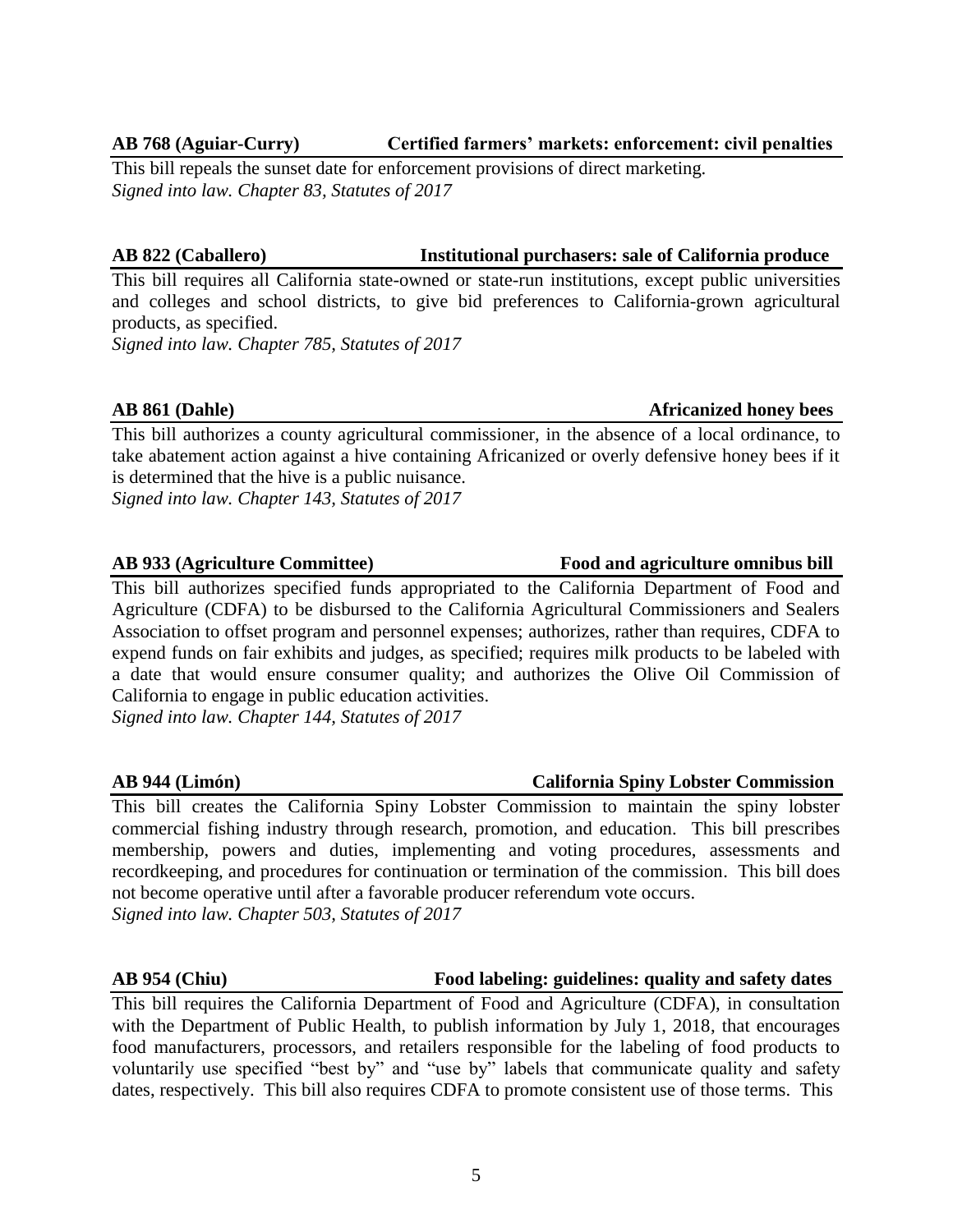bill also establishes the Consumer Education Account within the Department of Food and Agriculture Fund.

*Signed into law. Chapter 787, Statutes of 2017*

### **AB 1126 (Agriculture Committee) Pesticides: carbon monoxide**

As heard in this committee, this bill repeals the sunset date that authorizes the use of carbon monoxide to control burrowing rodent pests, subject to specified requirements, under the condition that a warning label be permanently affixed to the carbon monoxide delivery device. The bill was amended in the Senate Committee on Environmental Quality to sunset the legislation after five years.

*Signed into law. Chapter 112, Statutes of 2017*

# **AB 1131 (Lackey) District agricultural associations: joint powers agreements: audits**

This bill requires that, if a district agricultural association has entered into a joint powers agreement to create a joint powers agency to manage the responsibilities of the association, the joint powers agency also be responsible for ensuring the association's annual audit. *Signed into law. Chapter 556, Statutes of 2017*

### **Agriculture: Agricultural AB 1165 (Caballero) Sustainability Council: regulatory alignment**

As heard by this committee, this bill would have established the Agricultural Growth Council under the Food and Agricultural Code. It would have required the council to plan for regulatory alignments that aid grower compliance, reduce costs to the agricultural industry, and protect the environment. This bill would have allowed the council to suspend the application of one or more conflicting regulatory requirements. *Vetoed, 2018*

# **AB 1348 (Aguiar-Curry) Farmer Equity Act of 2017**

This bill requires the California Department of Food and Agriculture to ensure the inclusion of socially disadvantaged farmers and ranchers in the development, adoption, implementation, and enforcement of food and agriculture laws, regulations, and policies and programs. *Signed into law. Chapter 620, Statutes of 2017*

### **AB 1351 (Caballero) District agricultural associations: authorized activities**

This bill allows, under a district agriculture association (DAA) leasing authority and with the California Department of General Services' approval, the lease, construction, and maintenance of affordable housing, as specified, on DAA property.

*Signed into law. Chapter 559, Statutes of 2017*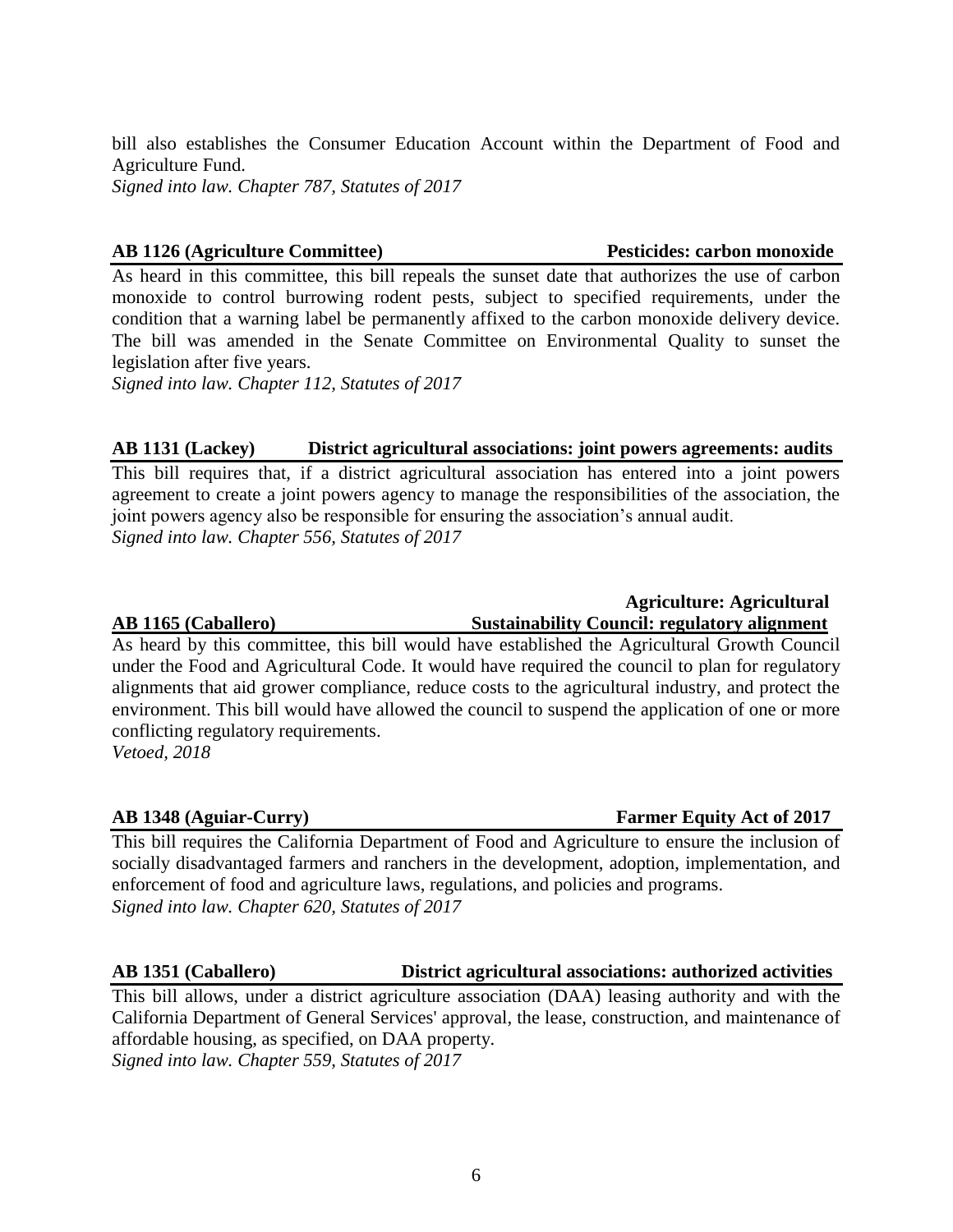### **AB 1486 (Caballero) Milk products: licenses: fees**

This bill consolidates milk products plant permits, increases license and permit fees, and updates food safety laws in regards to the manufacture and sale of frozen and soft-serve dairy and nondairy products.

*Signed into law. Chapter 153, Statutes of 2017*

### **AB 1952 (Mayes) Social services: access to food**

This bill would have created the Envision a Hunger-Free California Act of 2018. The bill would have required the California departments of Social Services, Public Health, Education, and Food and Agriculture to develop a plan to end hunger.

*Died in the Senate Appropriations Committee, held on the suspense file.*

## **AB 2054 (Gonzalez Fletcher) Agricultural pests: shot hole borer beetles**

As heard by this committee, this bill would have established a framework for local and state agencies and other stakeholders to coordinate efforts to suppress and eradicate diseases associated with the spread of invasive shot hole borers, including, but not limited to, Polyphagous and Kuroshio shot hole borers.

*This bill was later amended and all agriculture-related provisions removed.*

# **AB 2106 (Eduardo Garcia) Institutional purchasers: sale of California produce**

This bill would have increased the existing bid preference from 5% to 10% for state purchases, as specified, for California-grown or California-packed or processed agricultural products over those produced out of state.

*Died in the Senate Appropriations Committee, held on the suspense file.*

### **AB 2114 (Bigelow) Livestock inspection**

This bill updates existing law on animal slaughter licensing and inspections to exempt a mobile slaughter operator who provides services to an owner of livestock, if the slaughter occurs on the premises of a person who raised the livestock and who is not the owner of the livestock, subject to certain conditions. The bill includes an industry-supported fee increase for brand inspections to provide inspectors the ability to better recover their cost for traveling to individual ranches to conduct an inspection. Finally, the bill allows the California Department of Food and Agriculture to accept an annual permit for show cattle or cattle used in an exhibition event to reenter the state without obtaining a brand inspection from the state hosting the show or exhibition. *Signed into law. Chapter 211, Statutes of 2018*

|                                                                                                |                  |  |  |  |  |  | <b>Nutrition Incentive Matching Grant Program:</b>                                     |  |  |  |  |
|------------------------------------------------------------------------------------------------|------------------|--|--|--|--|--|----------------------------------------------------------------------------------------|--|--|--|--|
|                                                                                                | $AB$ 2335 (Ting) |  |  |  |  |  | <b>Healthy Stores Refrigeration Grant Program</b>                                      |  |  |  |  |
|                                                                                                |                  |  |  |  |  |  | This bill would have created the Healthy Stores Refrigeration Grant Program within the |  |  |  |  |
| California Nutrition Incentive Program, to award grants to certain small businesses and corner |                  |  |  |  |  |  |                                                                                        |  |  |  |  |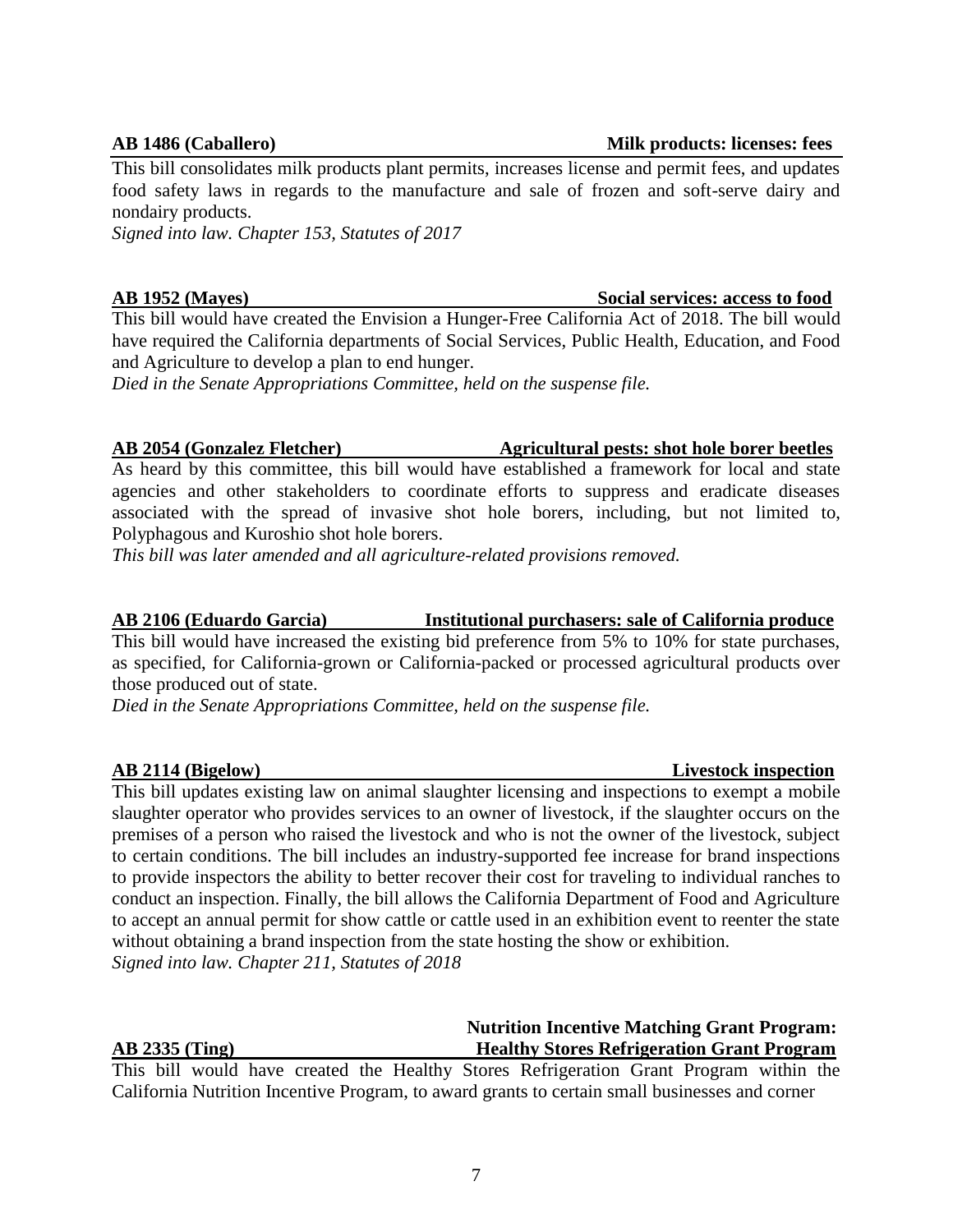stores for the purchase of energy efficient refrigeration units that would be used to sell California-grown fresh fruits and vegetables.

*Died in the Senate Appropriations Committee, held on the suspense file.*

# **Pupil nutrition: best practices for AB 2360 (Rodriguez) school districts to create food bank partnerships**

This bill would have required the California Department of Education to collaborate with the California Department of Food and Agriculture, including its Office of Farm to Fork, and to consult with the California Department of Public Health, the California Department of Social Services, and other relevant entities and experts, as determined by the department of education, to develop and promote best practices for school districts to create partnerships with food banks that increase students' access to fresh produce and healthy foods for the purposes of reducing pupil hunger and food insecurity outside of standard school hours. *Vetoed, 2018*

# **Agriculture: Cannella Environmental AB 2377 (Irwin) Farming Act of 1995: technical assistance grant program**

This bill requires the California Department of Food and Agriculture to establish a technical assistance grant program to provide funds to technical assistance providers who help farmers and ranchers apply for grants from the Healthy Soils Program, alternative manure management programs, and the State Water Efficiency and Enhancement Program. *Signed into law. Chapter 868, Statutes of 2018*

### **Bees: apiaries: registration: AB 2468 (Arambula) colony relocation: administrative civil penalty**

This bill makes changes to the laws governing the registration of the location of apiary colonies within the state. This bill also provides the secretary of the California Department of Food and Agriculture, or a county agricultural commissioner the ability to seek civil penalty for violations of any of the laws governing the registration of apiary colonies within the state. *Signed into law. Chapter 320, Statutes of 2018*

# **AB 2470 (Grayson) Invasive Species Council of California**

This bill codifies the Invasive Species Council of California (ISCC) and allows ISCC to establish the California Invasive Specifies Advisory Committee to assist in a comprehensive effort to suppress and eradicate invasive species in California. Upon appropriation by the Legislature, the bill also establishes the Invasive Species Account for purposes of funding invasive species projects and activities recommended by ISCC. Makes changes to the allocation of grant funds from the Noxious Weed Management Account, as specified. This bill establishes a framework for local and state agencies and other stakeholders to coordinate efforts to suppress and eradicate diseases associated with the spread of invasive shot hole borers, as specified. *Signed into law. Chapter 870, Statutes of 2018.*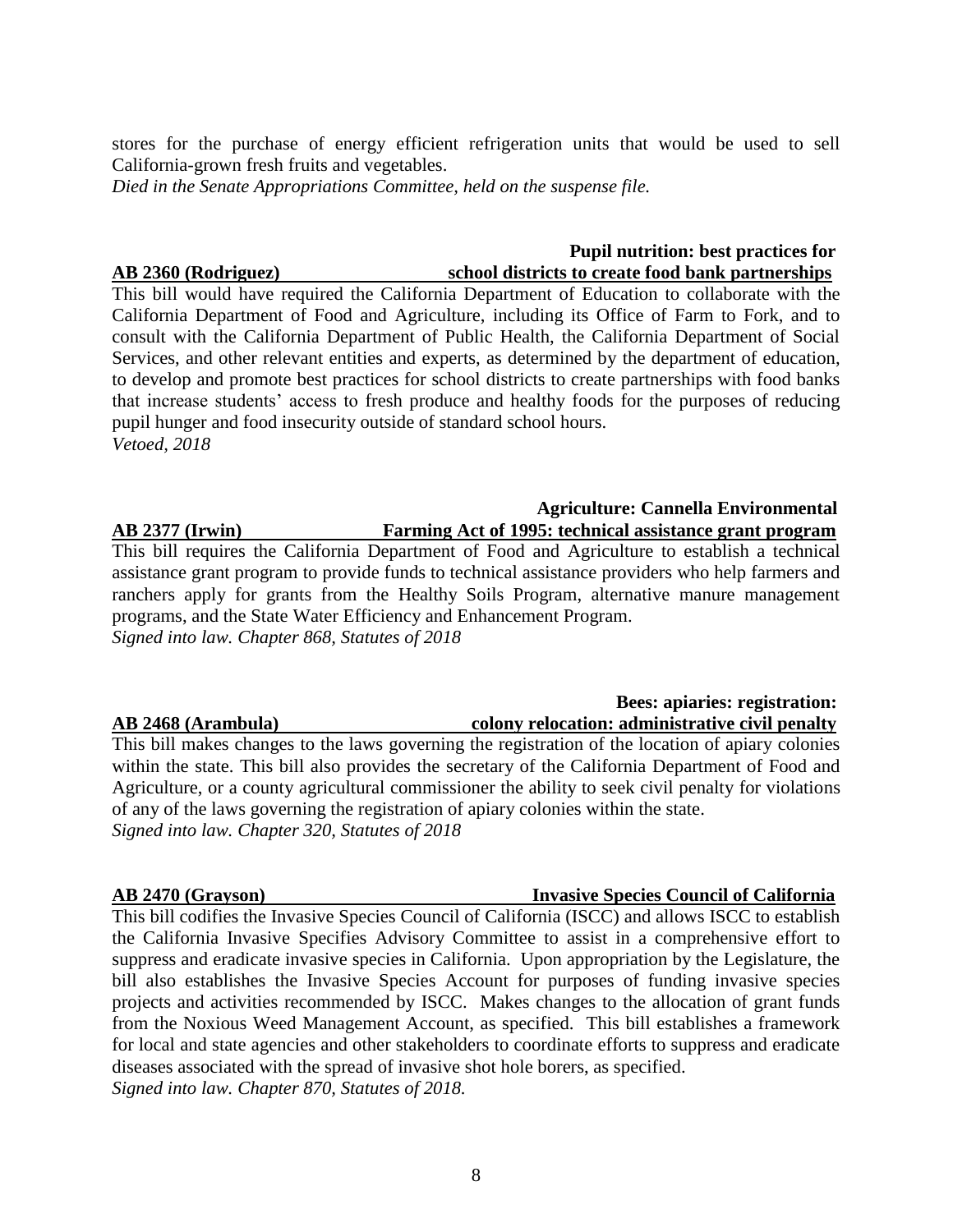### **AB 3021 (Levine) Farm animals: egg-laying hens: confinement**

This bill would have required the adoption of cage-free standards for egg-laying hens. It would have prohibited a farm owner or operator in California from confining an egg-laying hen in an enclosure that was not in compliance with specified cage-free standards and would prohibit selling in California shelled eggs for human consumption produced by hens on farms not in compliance with cage-free standards.

*Died in the Senate Appropriations Committee, held on the suspense file.*

## **AB 3252 (Agriculture Committee) Animal health**

This bill places the exemption for private veterinarians in relation to drawing and using animal blood in their own office into the appropriate code section, repeals obsolete codes and updates farm animal quarantine laws, and makes technical and clarifying changes to the Equine Medication Monitoring Program.

*Signed into law. Chapter 289, Statutes of 2018*

# **Department of Food and Agriculture: AB 3260 (Agriculture Committee) administrative civil penalties: notice**

This bill amends existing law to require California Department of Food and Agriculture to notice meeting information regarding the California Marketing Act and Beef Council Law online rather than in a newspaper and posted at CDFA's headquarters in Sacramento. This bill also allows CDFA or a county agricultural commissioner to impose an administrative civil penalty or suspension of certification, or both, for a violation of laws and regulations related to certified farmers' markets, regardless of where in the state the violation took place. *Signed into law. Chapter 223, Statutes of 2018*

# **Oversight and Informational Hearings**

# **Committee on Agriculture**

### **01/30/17 Bureau of Medical Cannabis Regulation: Status of regulations, interagency coordination, and stakeholder outreach**

This oversight hearing provided updates on Proposition 64: the Control, Regulate and Tax Adult Use of Marijuana Act and the Medical Cannabis Regulation and Safety Act. The hearing provided expert testimony from the Bureau of Medical Cannabis Regulation through the Department of Consumer Affairs; the undersecretary of the California Department of Food and Agriculture; the branch chief of CalCannabis Cultivation Licensing through CDFA; and the director of the California Department of Public Health. *This oversight hearing was held jointly by the Senate Committee on Business, Professions and Economic Development (lead committee); the Senate Committee on Health; and the Senate Committee on Agriculture. The hearing was held at the State Capitol, Sacramento, California.*